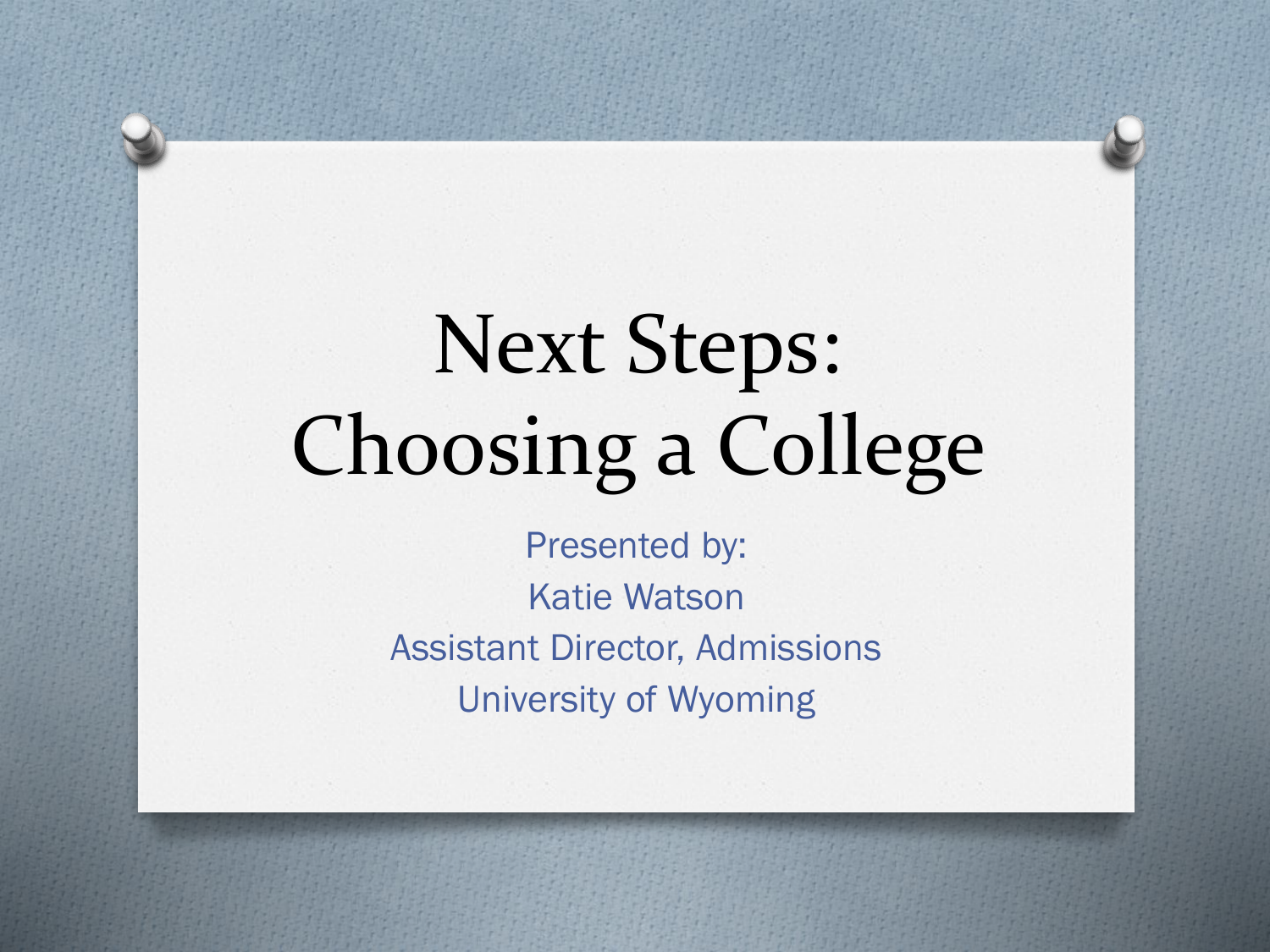### What will be covered?

- *O* Perks of a college education
- *O* Types of colleges
- *O* Personal Self Assessment for the college search
- *O* Finding the right fit
- *O* College Search Step by Step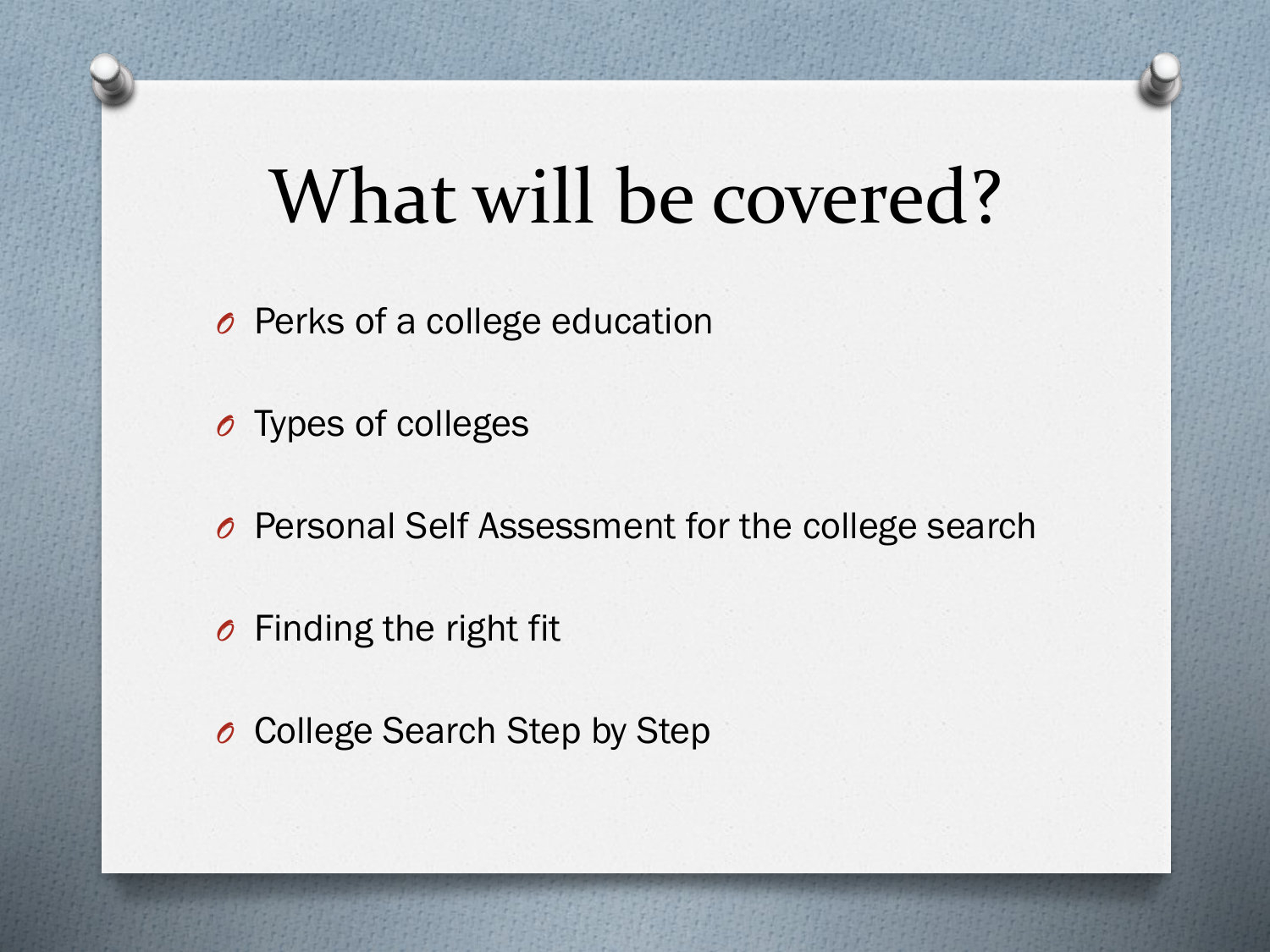## College Pays

- *O* According to the College Board Study, *Education Pays 2015*, men with a bachelor's degree earn over 75% more than those with only a high school diploma and women with a bachelor's degree earn 84% more than those with a high school diploma.
- *O* Over a 40 year full-time working life, the median earning's of one with a bachelor's degree is 67% higher than the median earnings of high school graduates.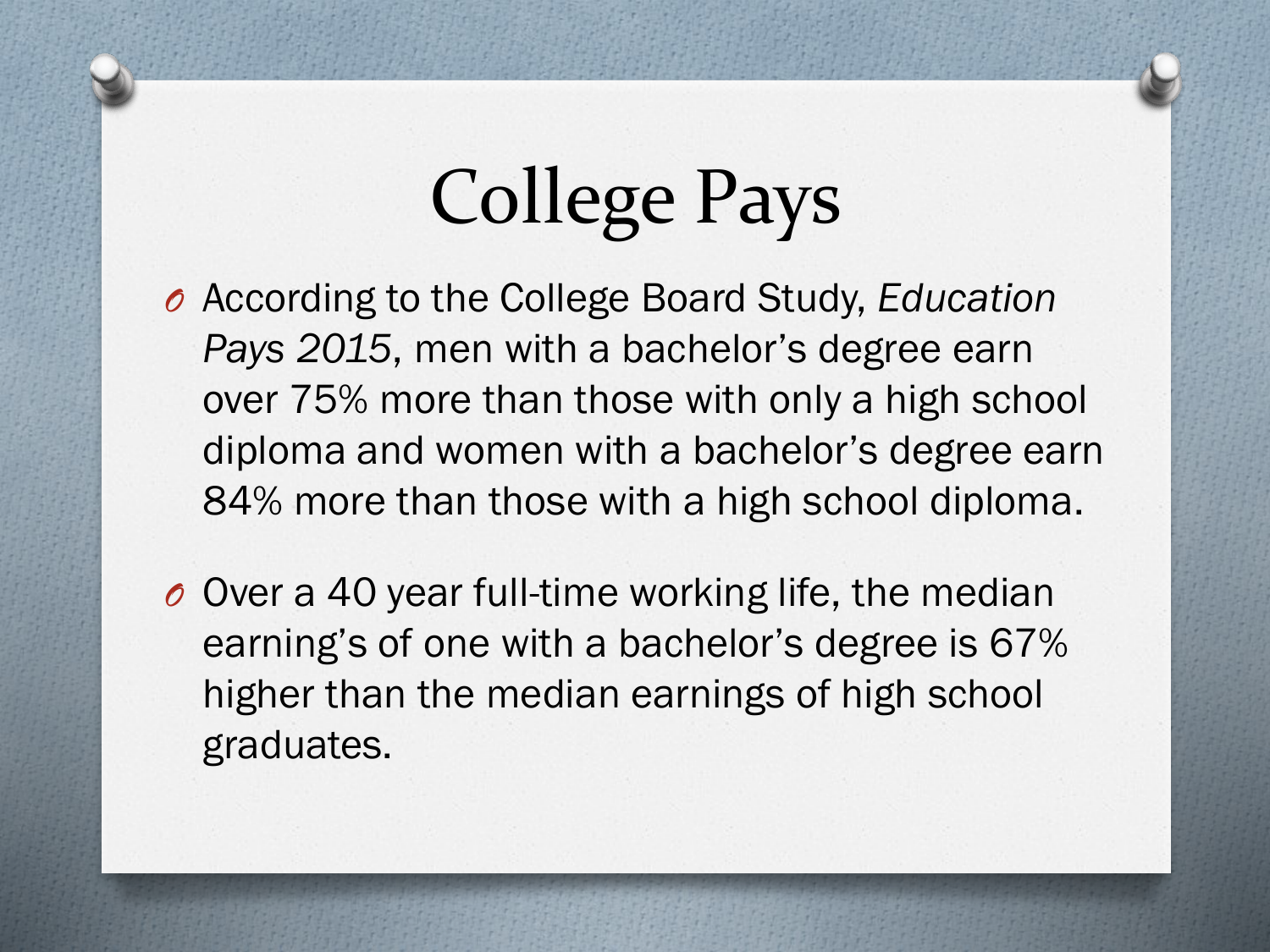#### College is more than just money!

- *O* Without college, you won't experience:
	- *O* Unique opportunities
		- *O* Study abroad
		- *O* Research
		- *O* Career education
	- *O* College Life
		- *O* Intramurals, athletics
		- *O* New friends
		- *O* Concerts
		- *O* Clubs and organizations

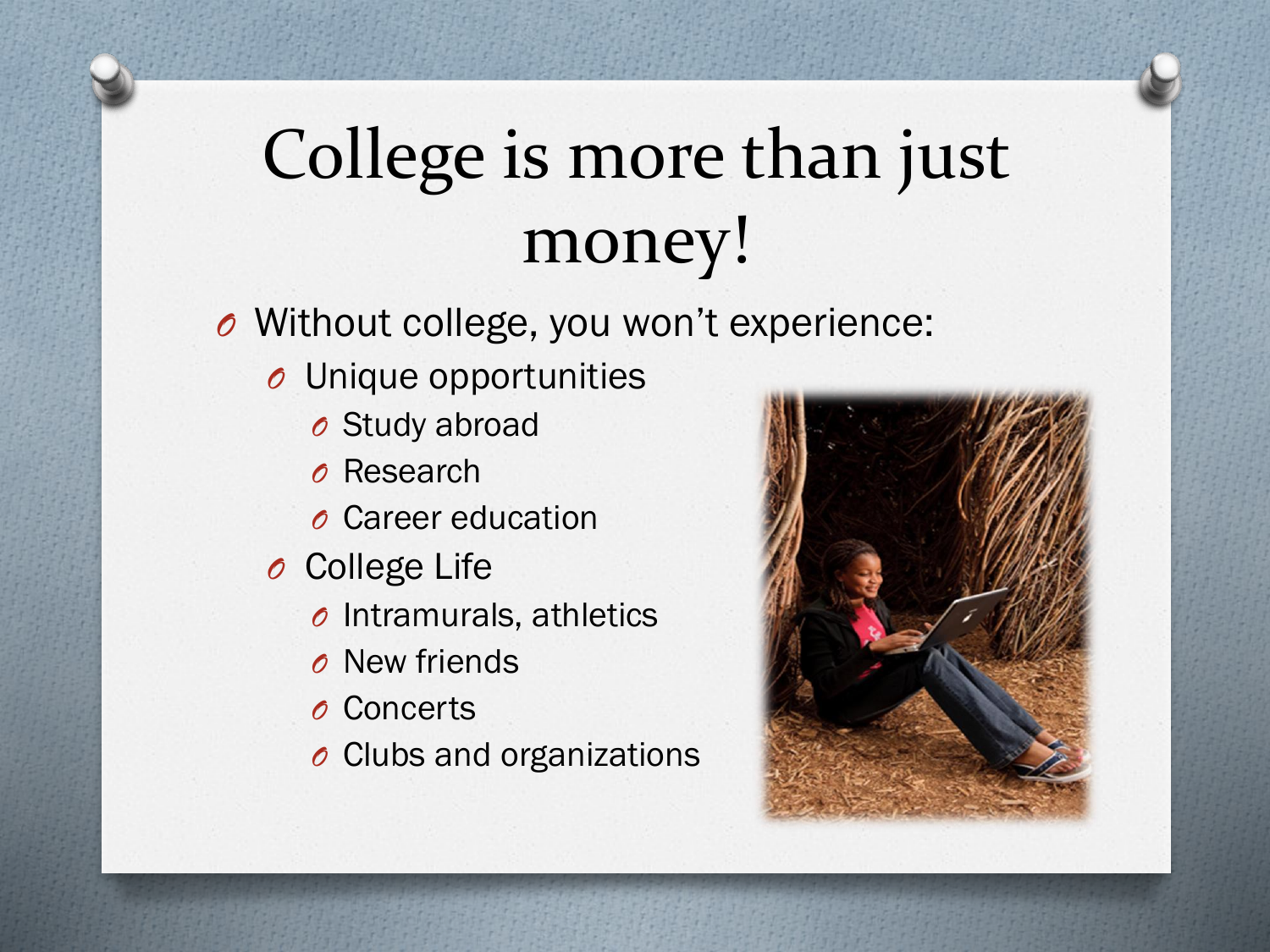#### Let's start with a few quick questions…

- *O* What are some things you do well?
- *O* What challenges you?
- *O* What do you like to do for fun?
- *O* Who do you look up to?
- *O* What's something you've always wanted to try?
- *O* What accomplishment has made you most proud?
- *O* What's your favorite class?
- *O* What do you read about in your free time?
- *O* If you could do any job for a day, what would it be?
- *O* As a kid, what did you want to be when you grew up?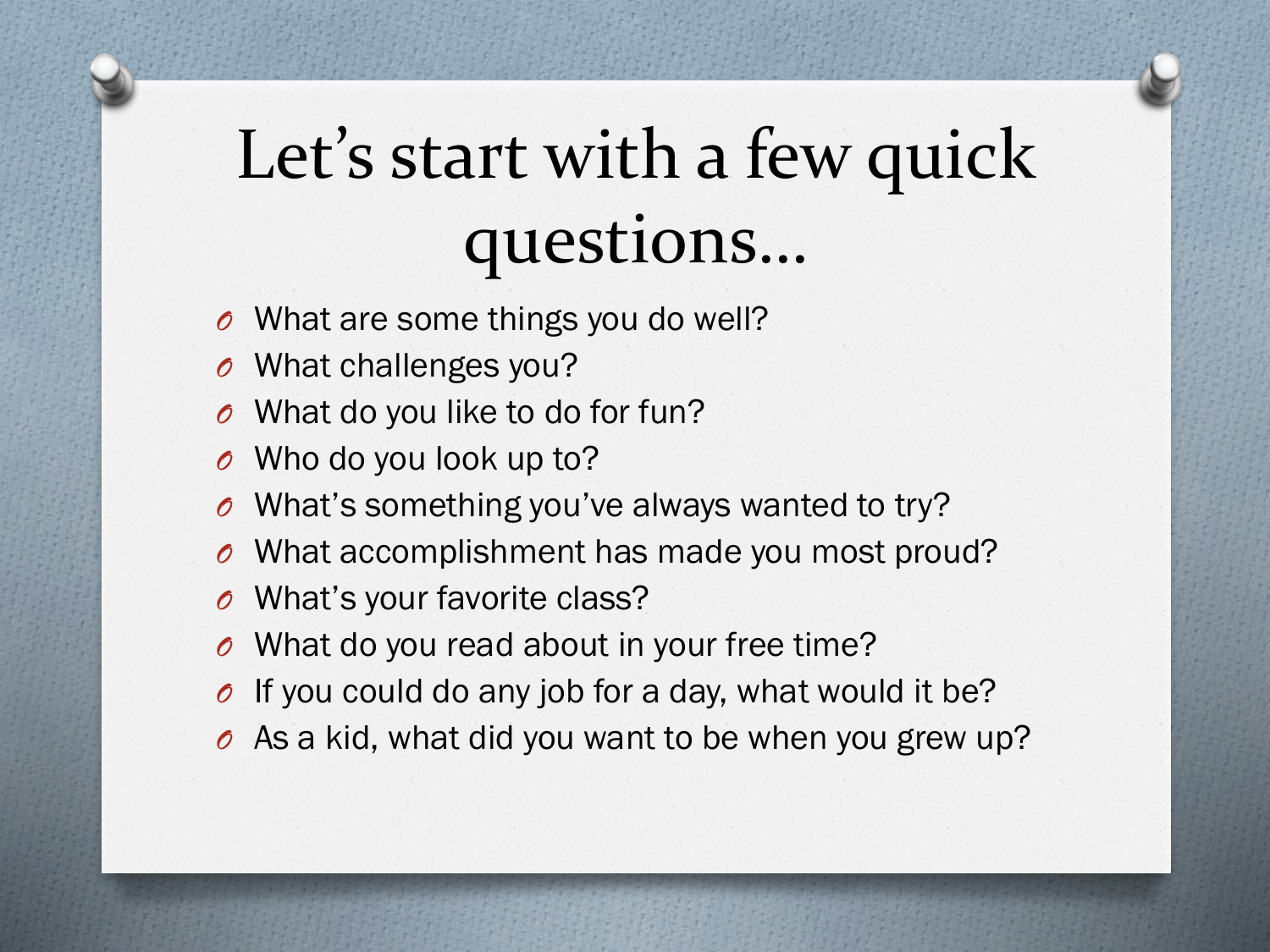## Types of Colleges

*O* Public vs. Private

- *O* Funding
- *O* Cost
- *O* Religious affiliation
- *O* For-profit colleges
- *O* Liberal arts colleges
- *O* Career, technical vocational, or trade school
- *O* Two-year community and junior colleges

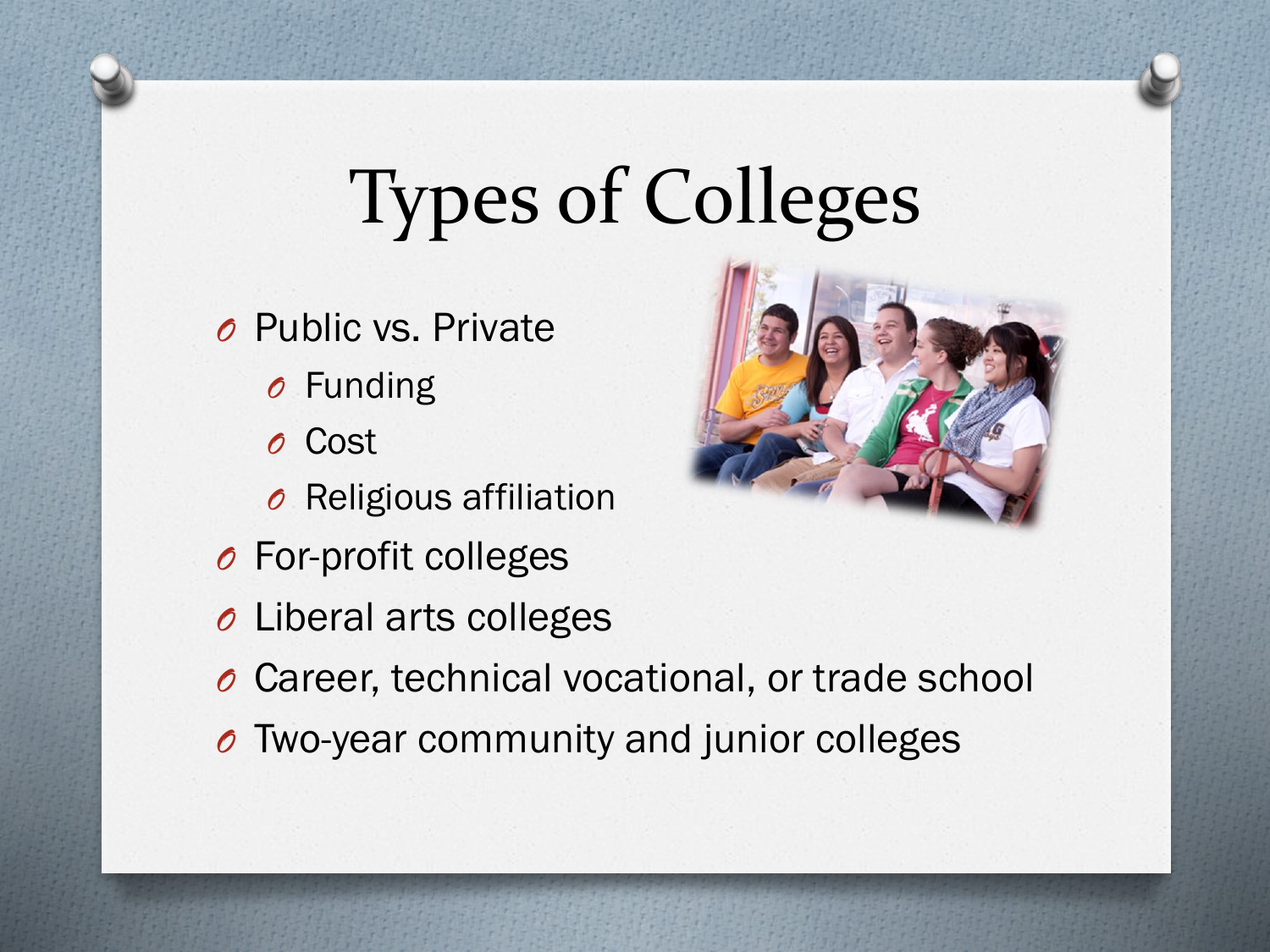# College Types, Cont'd

*O* Four year colleges and universities *O* Difference between college & university *O* Liberal arts college *O* Research university *O* Online & outreach *O* Colleges with a special focus

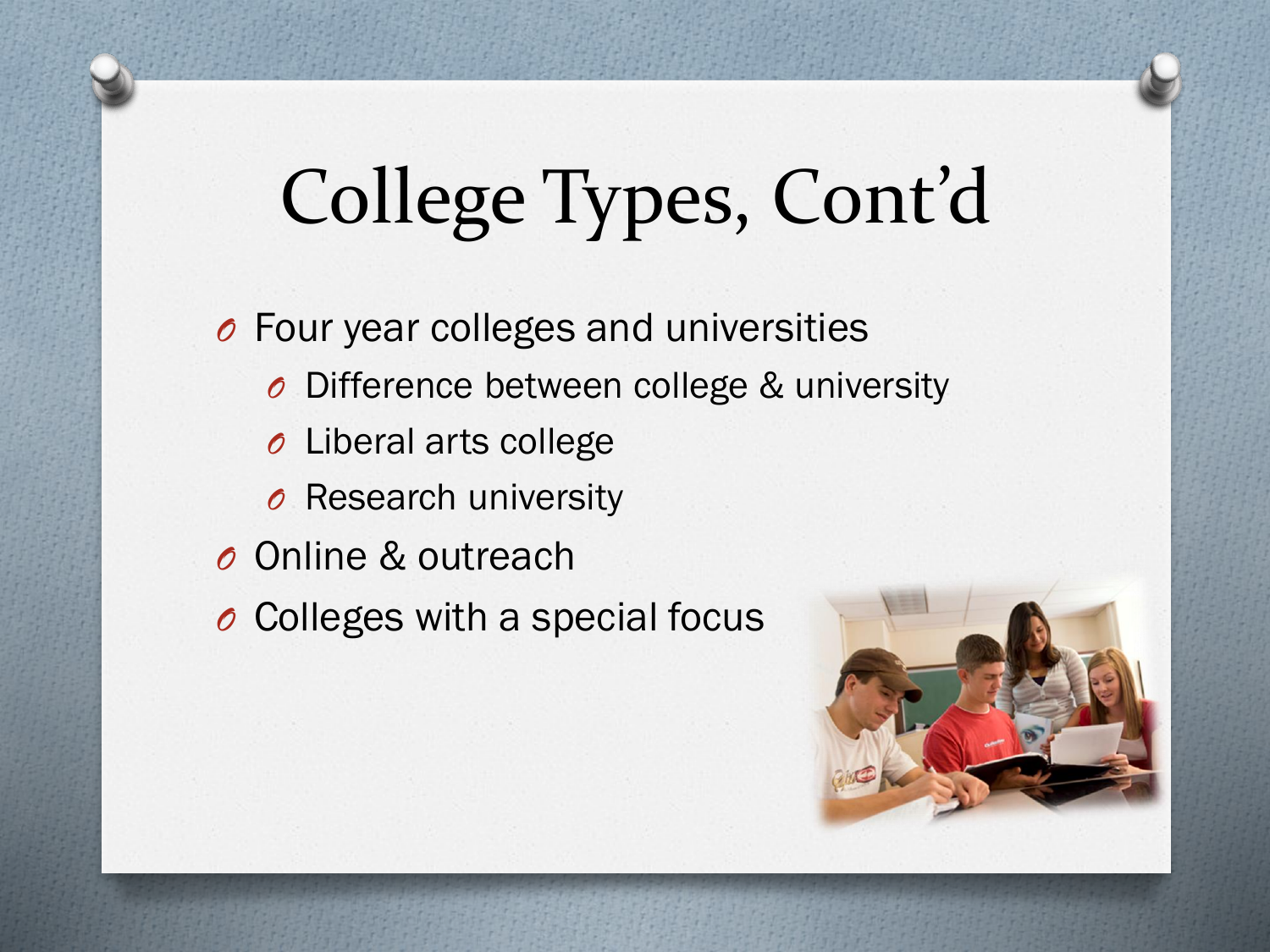### Finding the right fit



*O* Location *O* Size *O* Flexibility of courses offered *O* Campus life *O* Religious affiliation *O* Diversity *O* Social opportunities *O* Clubs & organizations *O* Support Services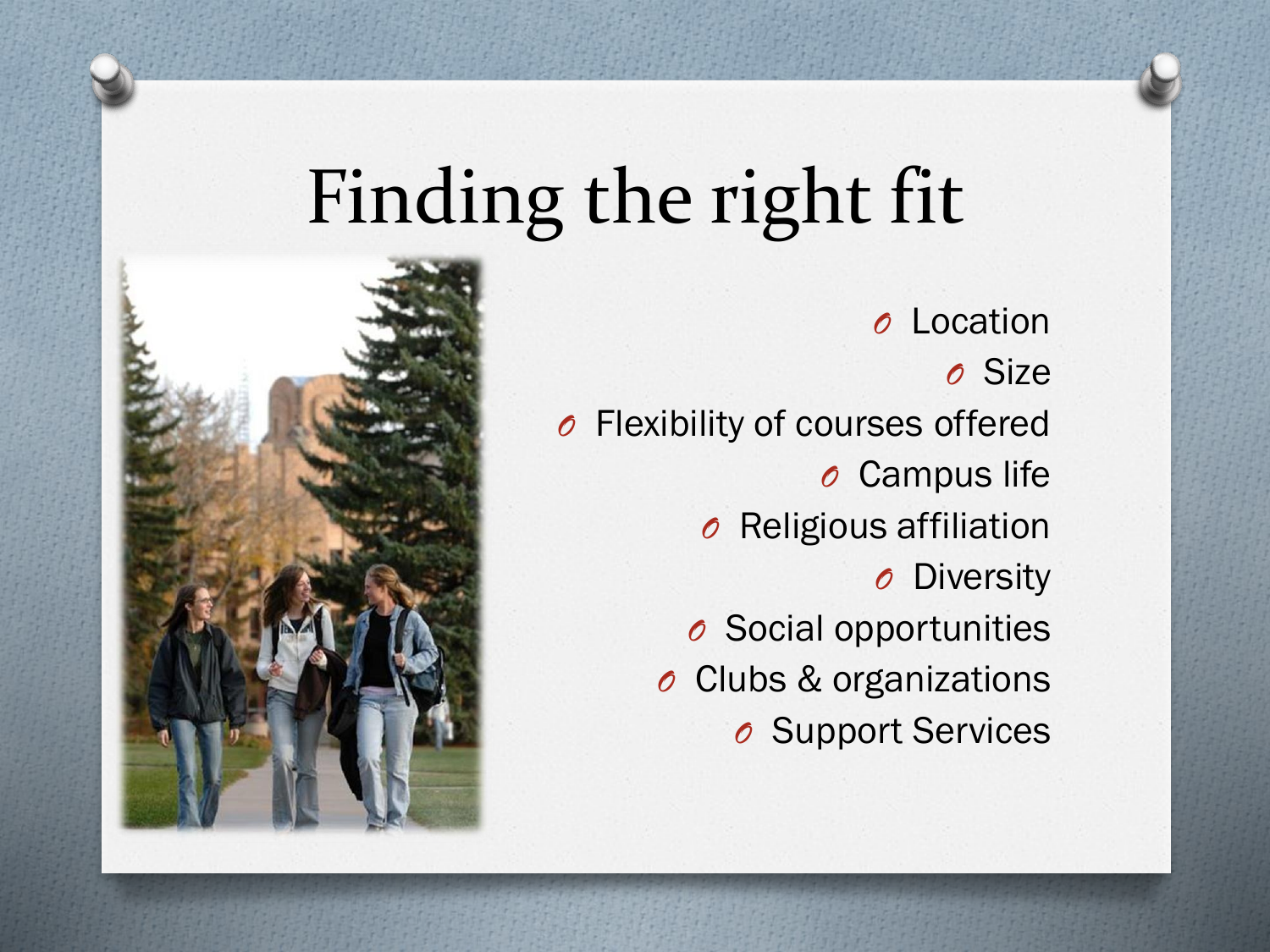## Finding the right fit

#### *O* Majors

- *O* Importance of knowing what you want to do
- *O* Research what you think you know
- *O* Mymajors.com
- *O* What can I do with the major?
- *O* Accreditation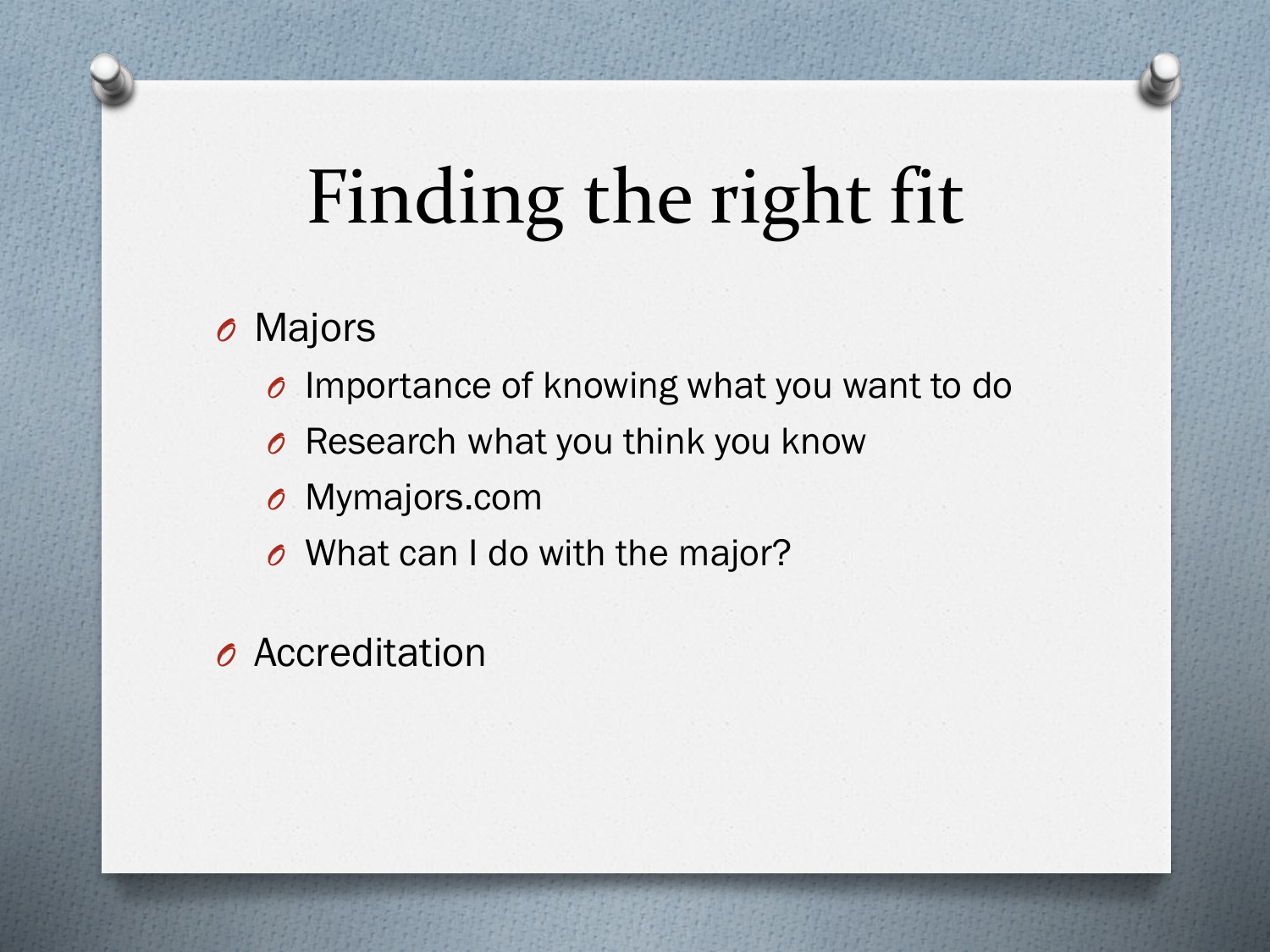#### Narrow the search

#### *O* How many schools?

- *O* Quality interest over quantity
- *O* Visit
	- *O* When?
		- *O* Anytime during junior year or fall of senior year
	- *O* Campus tour
		- *O* Meet with faculty, admissions and financial aid
		- *O* Check out campus activities and programs
		- *O* Food services and dining options
		- *O* Living arrangements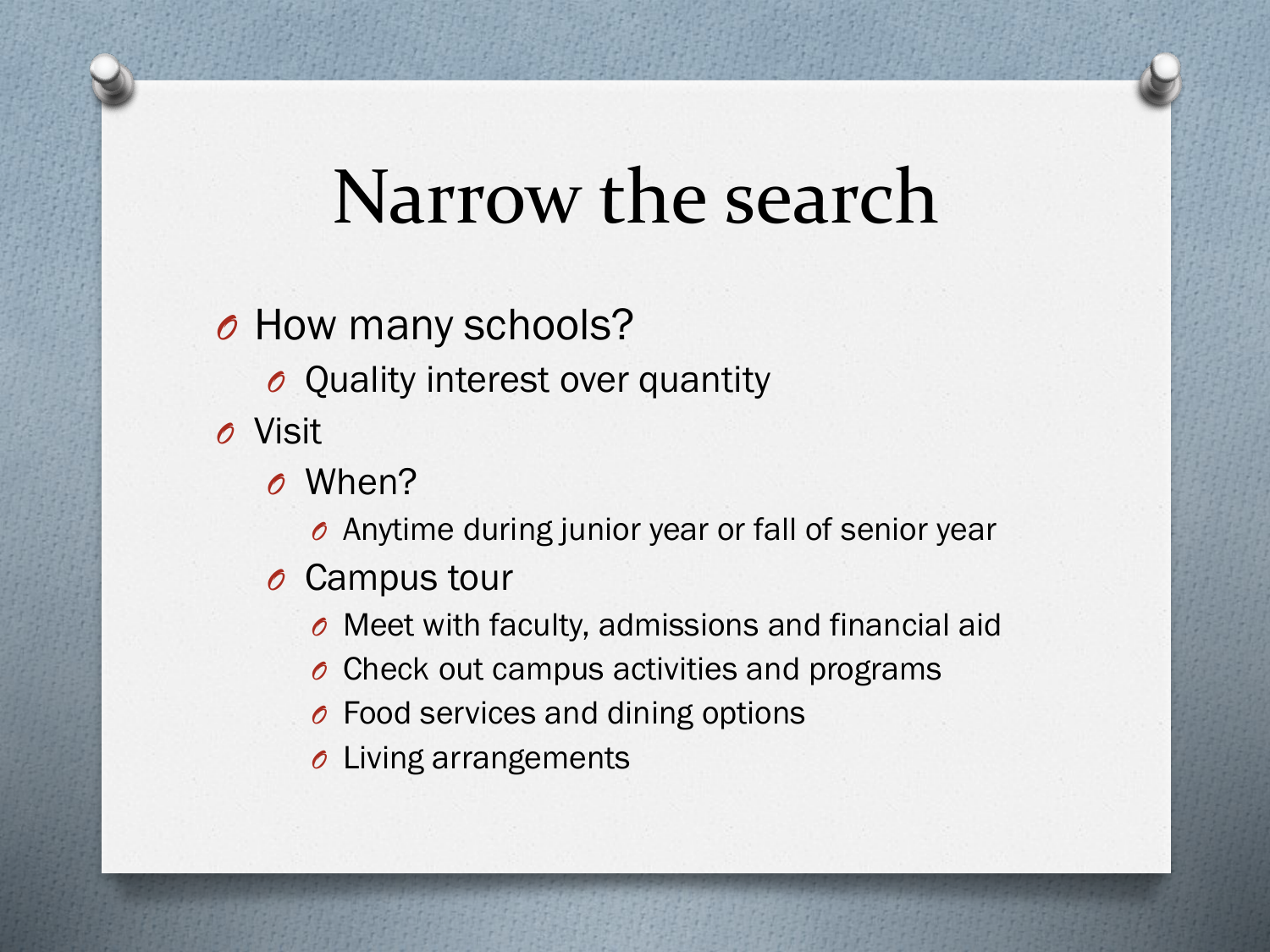## Step-by-Step College Search



https://bigfuture.collegeboard.org/find-colleges/how-to-findyour-college-fit/college-search-step-by-step